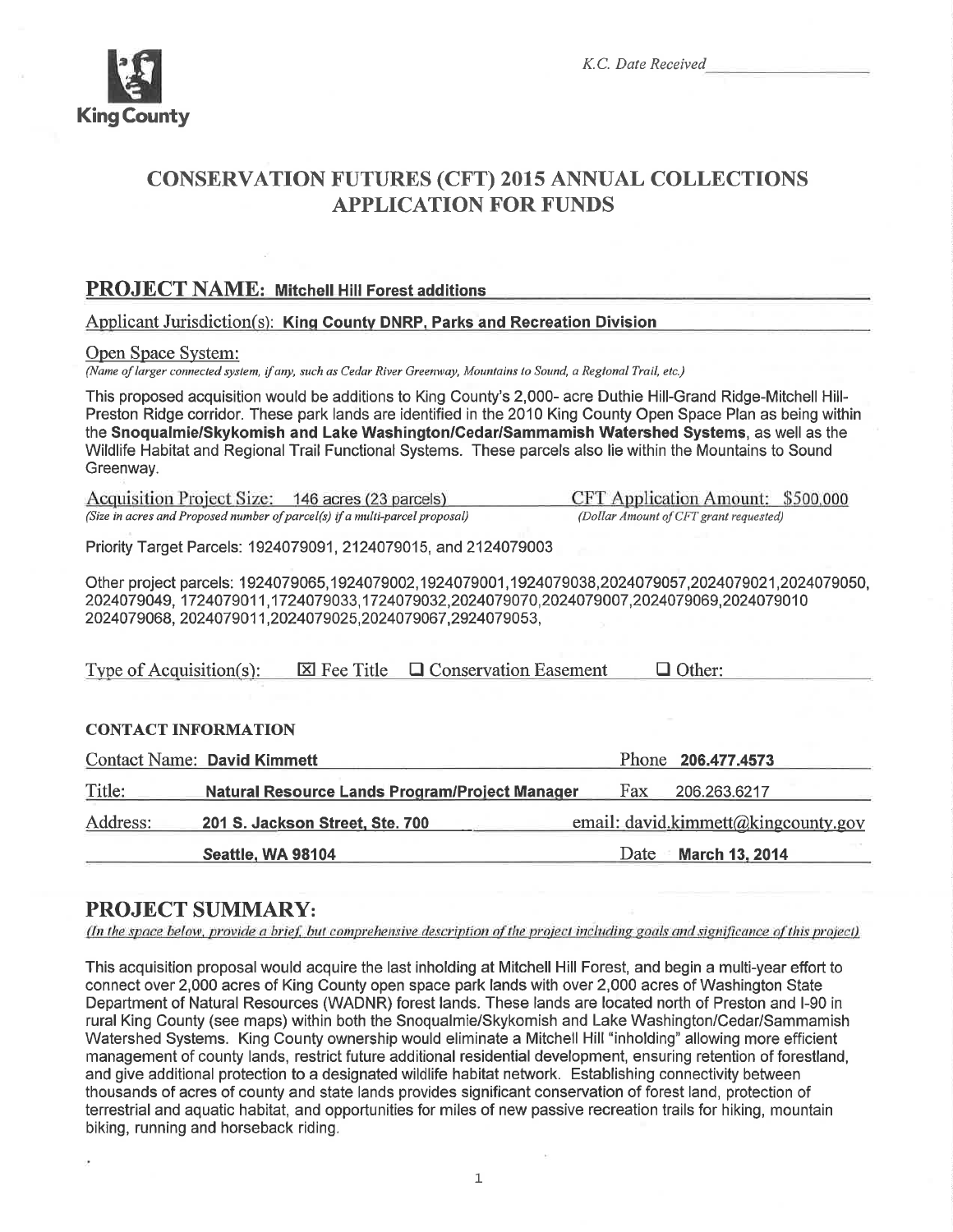## **1. OPEN SPACE RESOURCES**

Please review the attached evaluation criteria. For the *proposed acquisition parcel(s)*, please (1) mark only those criteria that apply, and (2) thoroughly, yet succinctly describe in the space below how the proposed acquisition satisfies each marked criteria.

- $\boxtimes$  A. Wildlife habitat or rare plant reserve
- $\boxtimes$  B. Salmon habitat and aquatic resources
- $\boxtimes$  C. Scenic resources
- $\boxtimes$  D. Community separator
- $\Box$  E. Historic/cultural resources
- $\Box$  F. Urban passive-use natural area/greenbelt
- $\boxtimes$  G. Park/open space or natural corridor addition
- $\boxtimes$  H. Passive recreation opportunity/unmet needs

#### Α. Wildlife habitat or rare plant reserve

Grand Ridge Park and the Mitchell Hill Forest contain Wildlife Habitat Network corridors as designated in the King County Comprehensive Plan (KCCP). Wildlife habitat networks are made of natural vegetation linking priority wildlife habitat with critical areas, their buffers, trails and parks/open space. KCCP Policies E-107 and -483 require the designation and mapping of habitat networks for threatened, endangered, and priority species and direct that connections within the network corridor be protected to alleviate the effects of habitat fragmentation and be managed to help enhance priority wildlife habitat within them. These targeted parcels provides buffer to the mandated 300 foot wide habitat corridor.

The wildlife inhabiting this site is typical of west side mature second growth forest habitats and thus includes a variety of migratory and resident birds (approximately 80 species), mammals, amphibians and fish. Species known to use this area are: black bear, cougar, coyote, bobcat, mule deer, raccoon, mountain beaver, barred owls, pileated woodpecker. Pacific tree frog, Pacific giant salamander and red-legged frogs (which are Species of Local Importance as designated in KCCP Policy E487).

#### $\mathbf{B}$ . Salmon habitat and aquatic resources

The proposed additions are located within the Patterson Creek and Raging River basins of the Snoqualmie Watershed, and the Issaquah Creek basin within the Cedar River-Lake Washington Watershed. The Snoqualmie watershed supports wild runs of coho, chinook, pink, and chum and steelhead salmon. The 2005 Snohomish River Basin Salmon Conservation Plan( WRIA 7) lists acquisition of land and retention of forest cover as recommended actions to protect and restore salmon runs and responds to recent listings of Puget Sound Chinook salmon and bull trout as threatened under ESA. In 2007 Coho salmon were designated as a species of concern.

The Issaquah Creek Basin within the Cedar Sammamish Watershed is one of the three most significant basins in urbanizing King County; portions have been identified as a Regionally Significant Resource Area because of its exceptional fisheries habitat and undeveloped character. Eight species of salmonids (six anadromous) are known to utilize the Issaquah Basin. Both the Issaquah Creek Basin and Nonpoint Action Plan recommend concerted actions to protect the areas that remain intact and productive and restore degraded areas to maintain salmon populations.

#### C. **Scenic resources**

The Preston Ridge/Mitchell Hill/Grand Ridge/Duthie Hill Park corridor is an integral part of the mission of the Mountains to Sound Greenway (MTSG). Acquisition of these parcels would be consistent with MTSG's goal of protecting open space lands along a 100-mile corridor of Interstate 90 from Seattle to Central Washington in order to enhance scenic beauty, conserve wildlife habitat and provide for recreational opportunities. In addition, limited views of the surrounding landscape (Cascade Mts. and foothills, Issaquah Alps and adjacent valley) can be seen from many points of the project area.

#### D. **Community separator**

The Preston Ridge/Mitchell Hill/Grand Ridge/Duthie Hill Park Corridor along with the WADNR public lands in the project area provide a visual and functional separation between Issaquah, Sammamish, Fall City, and Preston, lands within rural King County and along the I-90 corridor.

#### G. Park/open space or natural corridor addition

As stated earlier, the project parcels lie within the 2000-acre Preston Ridge/Mitchell Hill/Grand Ridge/Duthie Hill Park corridor and connect with over 2,000 acres of WADNR forest lands.

#### Η. Passive recreation opportunity/unmet needs

These acquisitions would allow an opportunity for siting trails between/within the King County park lands and increasing future trail connectivity to other adiacent WADNR public lands. Also allows for future trailhead development near Preston. Also, facilitating connectivity and expanding the backcountry trail system are listed as acquisition criteria in the 2010 Parks Open Space Plan, and policy goals in the King County Comprehensive Plan.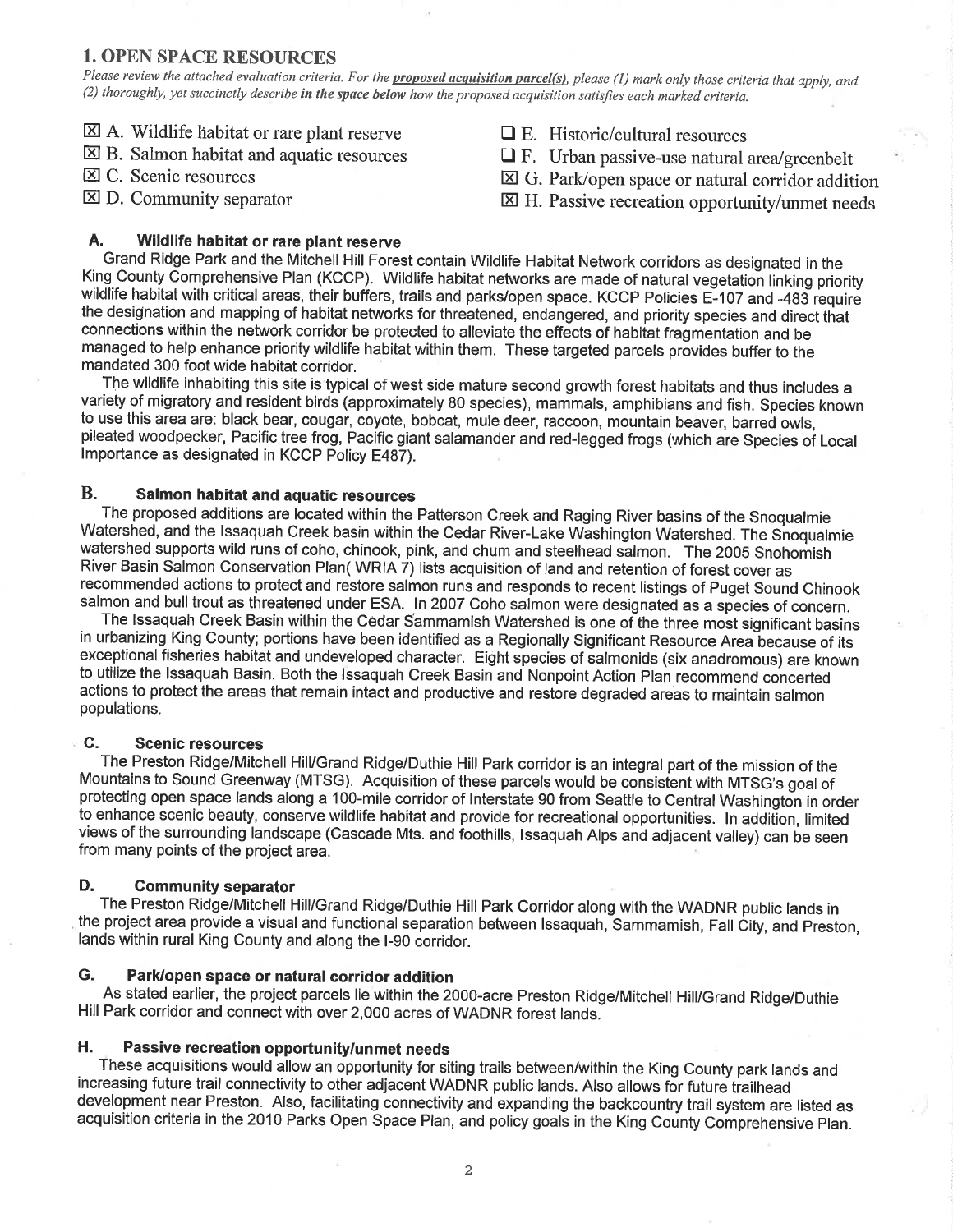## **2. ADDITIONAL FACTORS**

For the proposed acquisition parcel(s), please (1) mark all criteria that apply, and (2) thoroughly, yet succinctly describe in the space below how the proposed acquisition satisfies each marked criteria.

- Educational/interpretive opportunity  $\times A$ .
- xB. Threat of loss of open space resources
- Ownership complexity/willing seller(s)/ownership interest proposed xC.
- Partnerships Describe any public or private partnerships that will enhance this project:  $\times D$ .
- Is the property identified in an adopted park, open space, comprehensive, or community plan?  $x E.$
- □ F. Transferable Development Credits (TDC) participation

#### Α. Educational/interpretive opportunity

Trail and trailhead development would facilitate opportunities for various interpretive facilities including signage. kiosks and self- guided interpretive trail loops that could teach visitors about the area's natural resources. Educational opportunities could be provided by hosting volunteer events for trail construction and maintenance (including decommissioning of inappropriate trails) as well as for invasive removal and restoration plantings.

#### **B.** Threat of loss of open space resources

If not preserved as public open space, the KC Roads parcels would be sold and converted to private ownership. If these forested properties are not acquired, the properties could be developed for residential use. causing loss of forest cover, fragmentation and degradation to wildlife habitat, impacts to the scenic character and reduced opportunities for passive recreational use of the area. Acquisition of the Mitchell Hill "inholding" would minimize ownership fragmentation and allow more efficient management of county lands, restrict future additional residential development, ensuring retention of forestland, and give additional protection to a designated wildlife habitat network.

#### C. Ownership complexity/willing seller(s)/ownership interest proposed

The owners of both target properties have recently confirmed their continued and very high interest in selling to KC Parks. The Mitchell Hill inholding property owner has expressed a willingness to keep the property off the market in order to allow the county to purchase it. KC Roads is anxious to surplus the two parcels and is most willing to transfer ownership to KC Parks in lieu of a public auction process.

#### D. Partnerships – Describe any public or private partnerships that will enhance this project

This long term acquisition project was developed in collaboration with WADNR and MTSG in order to preserve open space and create recreation opportunities in the Preston area.

In addition, KC Parks partners with various trail groups - the Washington Trails Association, Backcountry Horsemen, Evergreen Mt. Bike Alliance, Sammamish Saddle Club, KC Executive Horse Council, Issaguah Alps Trails Club- to plan, design and maintain prospective backcountry recreational trails on sites within the project area. All of these trail groups support open space preservation and expansion of the public trail network in rural King County.

#### Е. Is the property identified in an adopted park, open space, comprehensive, or community plan? Both the King County Comprehensive Plan (KCCP) and the 2010 King County Open Space Plan contain

policies that direct acquisition, planning, and stewardship of public open space lands:

- Be a regional provider of open spaces with a major focus on systems of open space corridors that  $\blacktriangleright$ conserve natural resources and provide recreation, education and interpretive opportunities, fish and wildlife habitat and scenic beauty.
- Focus regional open space efforts on the natural watershed systems and regional systems such as the  $\blacktriangleright$ wildlife habitat network and Mountains to Sound Greenway.
- Acquire lands that provide land and trail connectivity, eliminate inholdings, and implement WRIA plans, ↘
- Assist with conservation of forest land and facilitate those lands as viable working resource lands.  $\blacktriangleright$
- $\blacktriangleright$ Emphasize acquisition and development of sites that provide for multiple benefits and functions.
- $\blacktriangleright$ Protect contiguous tracts of working resource lands or ecological resources, and King County managed forest land shall provide large tracts of forested property...that will remain in active forestry, protect areas from development or provide a buffer between commercial forestland and adjacent residential development.

In addition, acquisition of lands to connect the Mitchell Hill Forest to Preston Ridge Forest and WADNR lands is a recommendation in the Draft Mitchell Forest Plan, and a key recommendation in the recently completed WADNR Concept Snoqualmie Recreation Corridor Plan.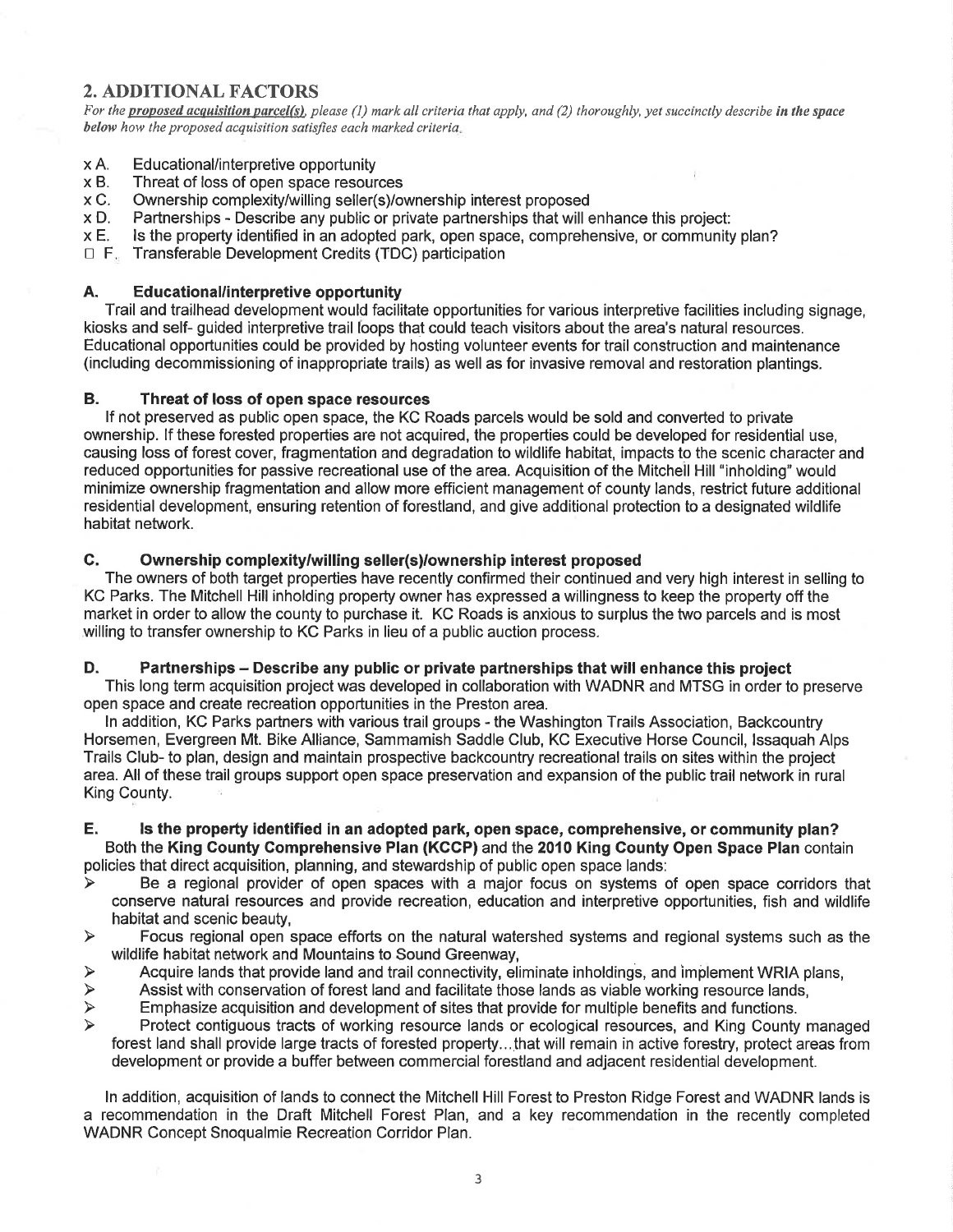### **3. STEWARDSHIP AND MAINTENANCE**

How will the property be stewarded and maintained? Does the property lend itself to volunteer stewardship opportunities? How will ongoíng stewardship and maíntenance efforts be funded?

These properties would be additions to existing KC Park sites, thus stewardship would primarily involve the expansion of work already carried out by KC Parks staff funded by the Parks Levy. ln addition, several user groups would likely be interested and willing to support and assist with site monitoring, restoration and trail construction/decommissioning projects through volunteer events, and via the Adopt a Park and Park Ambassador Programs. Groups that have participated in the types of stewardship activities needed on these sites include the Washington Trails Association, lssaquah Alps Trails Club, Evergreen Mountain Bike Alliance, Mountains to Sound Greenway, Forterra and equestrian groups - Backcountry Horsemen and Sammamish Saddle Club. Lasfly, since Mitchell Hill Forest is managed as a working forest, revenue from any forest management activities could be used to steward the site.

## 4. PROJECT BUDGET

| 1) TOTAL CFT APPLICATION AMOUNT <sup><math>a</math></sup> | CFT: \$500,000        |
|-----------------------------------------------------------|-----------------------|
| 2) TOTAL PEL APPLICATION AMOUNT <sup>b</sup>              | <b>PEL: \$500,000</b> |

 $^a$ Allowable CFT acquisition costs (Ordinance 14714): The disbursement of funds shall be made only for capital project expenditures that include costs of acquiring real property, including interests in real property, and the following costs: the cost of related relocation of eligible occupants, cost of appraisal, cost of appraisal review, costs of title insurance, closing costs, pro rata real estate taxes, recording fees, compensating tax, hazardous waste substances reports, directly related staff costs and related legal and administrative costs, but shall not include the cost of preparing applications for conservation futures funds.<br><sup>b</sup>King County projects only, if applicable.

### Estimation of property value:

Briefly note how land values have been estimated (i.e., appraisal, property tax assessment, asking price, letter of value or other means).

King County Roads would like to surplus parcels 9003 and 9015 and has determined a combined value of \$569,000 for both parcels. The inholding target parcel, 9091, has a tax assessment value of \$373,000. All other project parcel values are based upon the property tax assessment. Additional percentage was added to the request to cover acquisition costs, see below.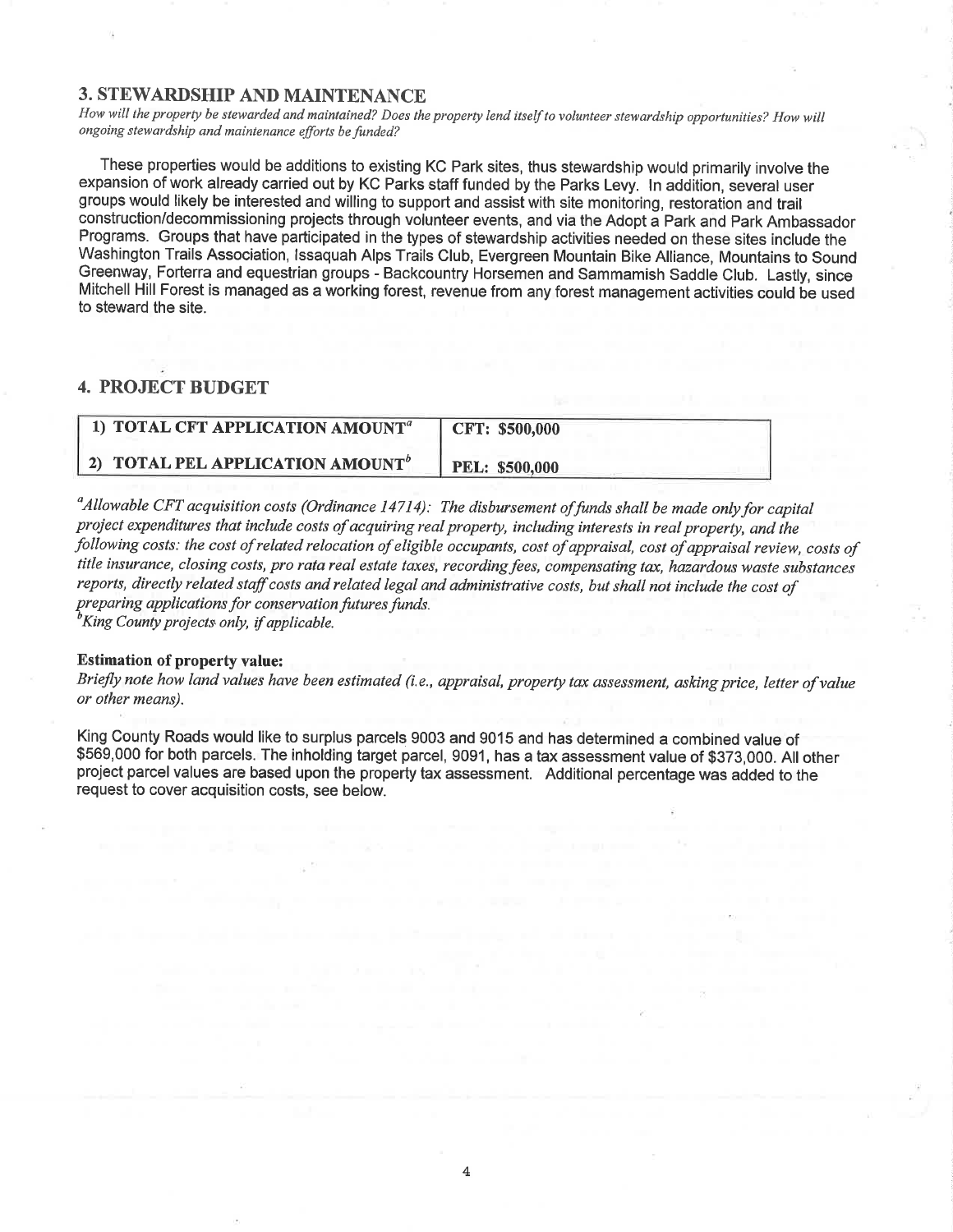| <b>PROJECT COSTS</b>                                   | ESTIMATED DOLLAR AMOUNT OR RANGE |  |  |
|--------------------------------------------------------|----------------------------------|--|--|
| Total property interest value                          | \$6,500,000                      |  |  |
| Title and appraisal work                               | \$150,000                        |  |  |
| Closing, fees, taxes                                   | \$50,000                         |  |  |
| Relocation                                             | <b>NA</b>                        |  |  |
| Hazardous waste reports                                | \$25,000                         |  |  |
| Directly related staff, administration and legal costs | \$25,000                         |  |  |
| <b>Total Project Costs (CFT and other funds)</b>       | \$6,700,000                      |  |  |

| <b>MATCHING FUNDS: Existing Sources</b><br>(CFT can only provide a maximum of 50% of anticipated<br>project costs) | <b>DATE</b><br>(Expended or Committed) | <b>DOLLAR AMOUNT</b><br>(Expended or Committed) |
|--------------------------------------------------------------------------------------------------------------------|----------------------------------------|-------------------------------------------------|
| Park Expansion Levy (PEL)                                                                                          | <b>Current Application</b>             | \$500,000                                       |
| <b>Total CFT Funds Previously Received</b><br><b>This Project</b>                                                  | 2011/2012<br>(Expended)                | \$100,000/\$300,000<br>(Expended)               |
| <b>Total Matching Funds and Past CFT Funds</b><br><b>Currently Identified</b>                                      | 2014 (Committed)                       | \$16,800<br>(Committed)                         |
| <b>Unidentified Remaining Match Need</b>                                                                           | <b>Current Application</b>             | \$483,200                                       |

Unidentified remaining match need: What funds are anticipated and what is the time frame? Please briefly discuss how the unidentified remaining match need above will be met.

## NA

## 5. IN-KIND CONTRIBUTIONS FROM PARTNERSHIPS

| <b>Brief Activity Description</b> | <b>Dollar Value of</b><br>In-kind<br><b>Contribution</b> | <b>Status</b><br>(Completed or Proposed) | <b>Activity Date Range</b><br>(Completion Date or Proposed<br><b>Completion Date)</b> |
|-----------------------------------|----------------------------------------------------------|------------------------------------------|---------------------------------------------------------------------------------------|
| NA                                |                                                          |                                          |                                                                                       |
| <b>TOTAL</b>                      |                                                          |                                          |                                                                                       |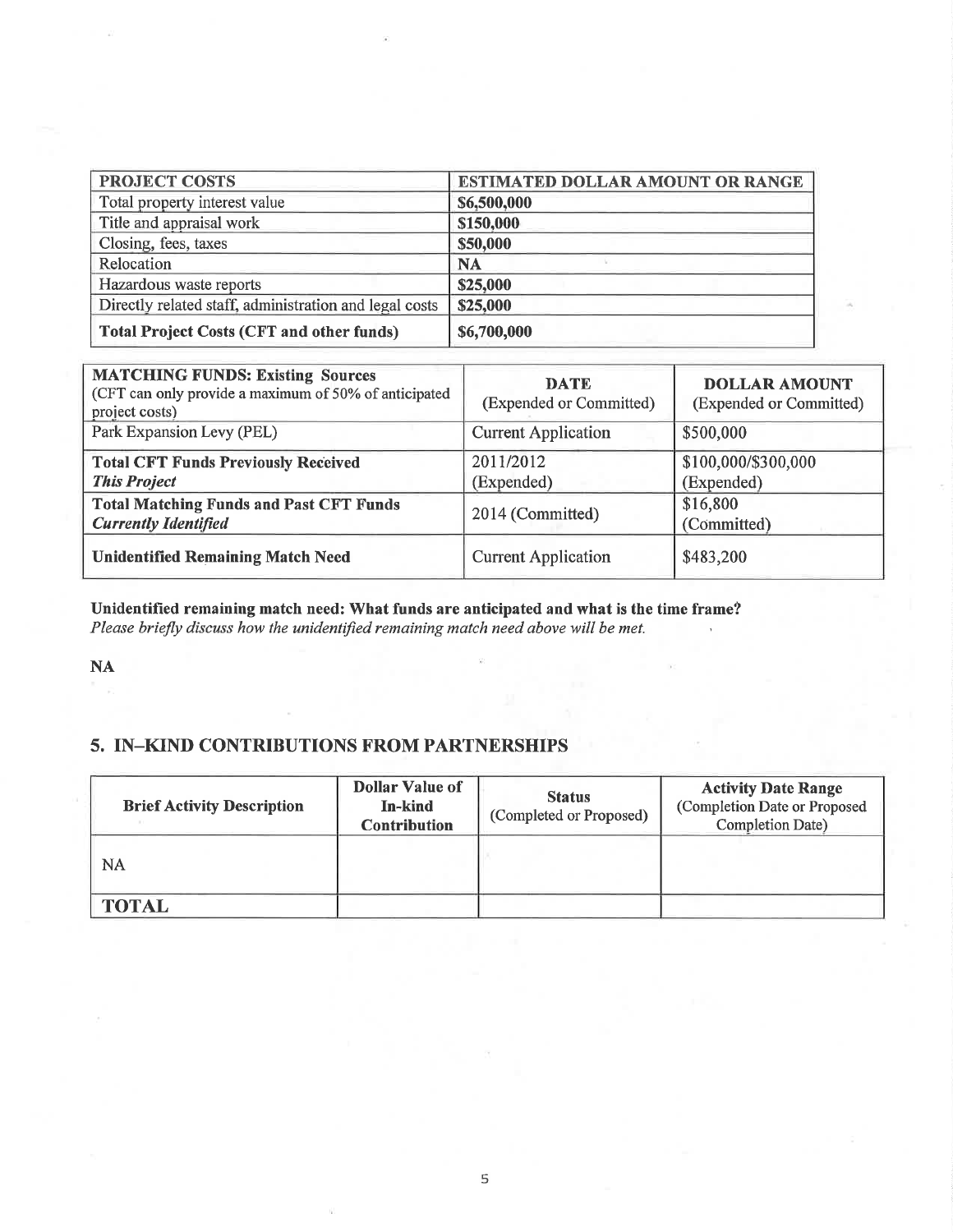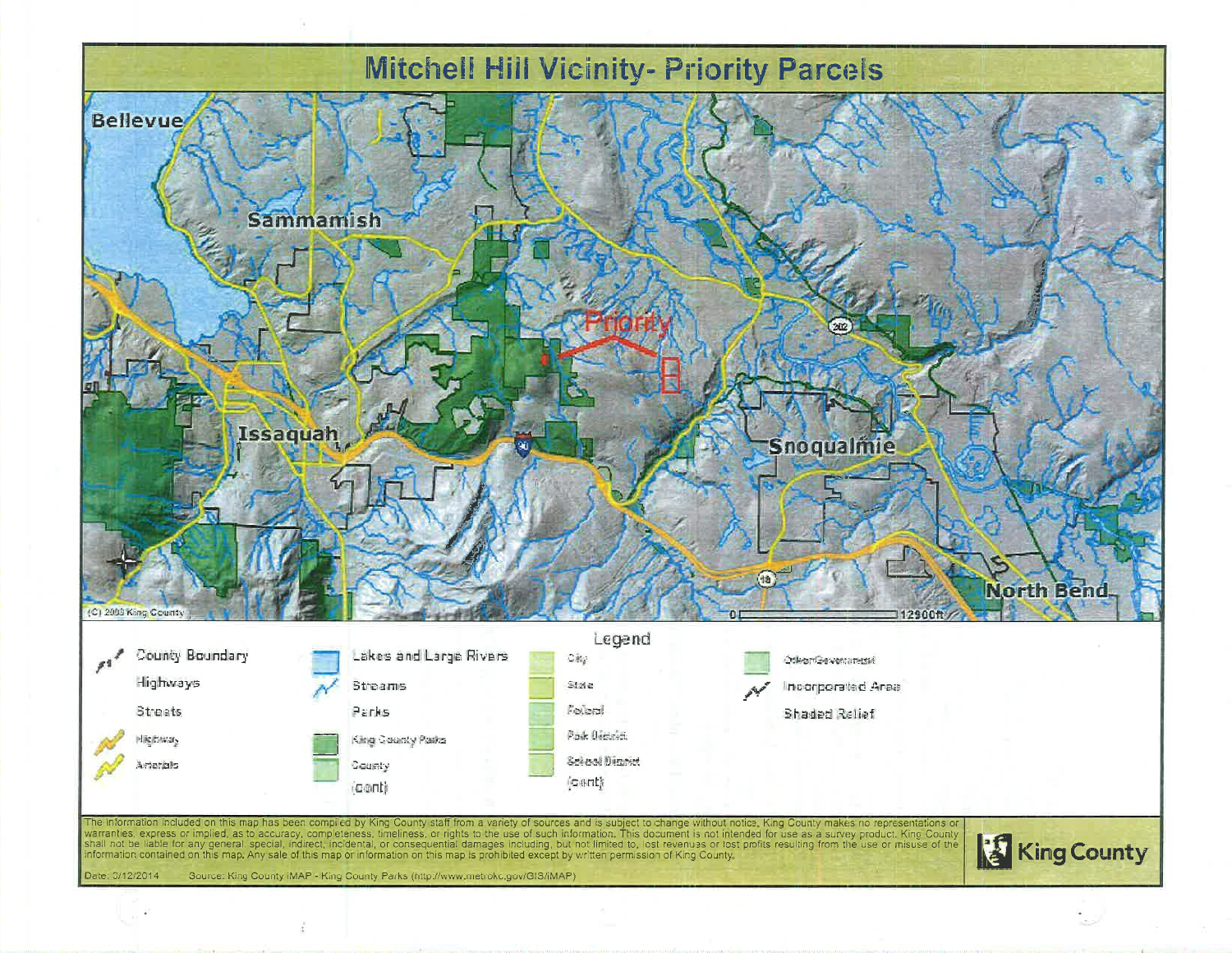